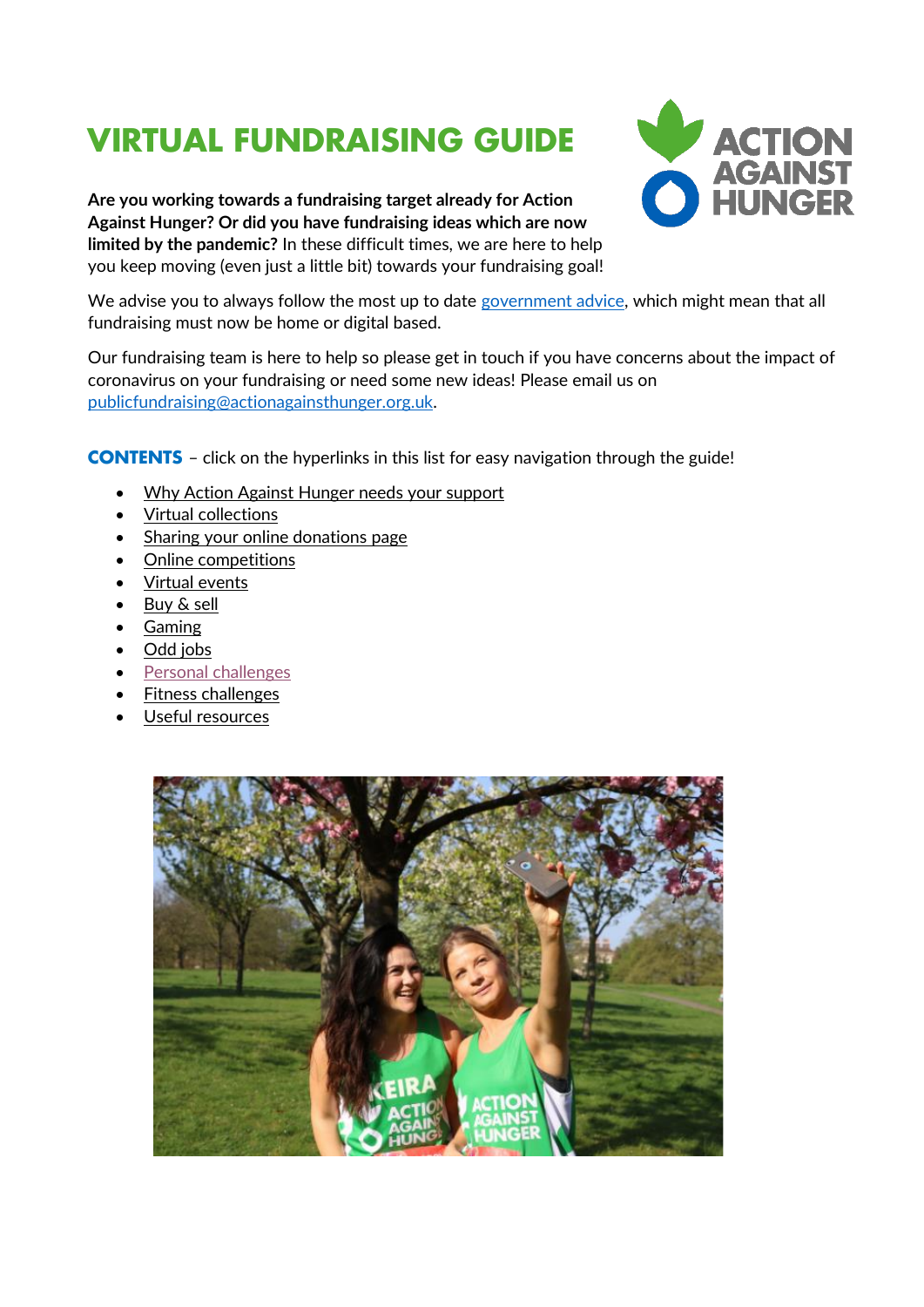# **WHY YOUR SUPPORT IS MORE IMPORTANT THAN EVER**

The world is facing an unprecedented crisis, and many of us are still facing extraordinary circumstances as we strive to protect our own health and the health of our loved ones. As a nation, we are already supporting one another, taking care of those in our community who are vulnerable, despite our own needs.

But the full impact of COVID-19 is still developing in the countries where Action Against Hunger works. As this happens, the consequences are increasingly catastrophic because of a lack of access to clean water, poorly equipped health centres and widespread food insecurity – especially for those communities living in unsanitary conditions or refugee camps, where social distancing is impossible.

This is the perfect breeding ground for a humanitarian catastrophe. **This is why we must act now.** 



Our humanitarian teams have been on the ground since (and long before) the start of the pandemic, providing the world's most vulnerable communities with medical infrastructure and lifesaving care in almost 50 countries.

You can read more about this response here: [https://www.actionagainsthunger.org.uk/our](https://www.actionagainsthunger.org.uk/our-impact/stories)[impact/stories](https://www.actionagainsthunger.org.uk/our-impact/stories)

Action Against Hunger is well-placed to help these communities fight the devastating impacts of hunger, conflict, poverty and now this disease - but we cannot do it alone. To overcome this global crisis, it is vital we respond together. Not just as a united community here in the UK, but as a global community responding to a shared, global threat.

Your support is vital in allowing us to continue our life-saving work and to prepare communities for the challenging road ahead. Thank you.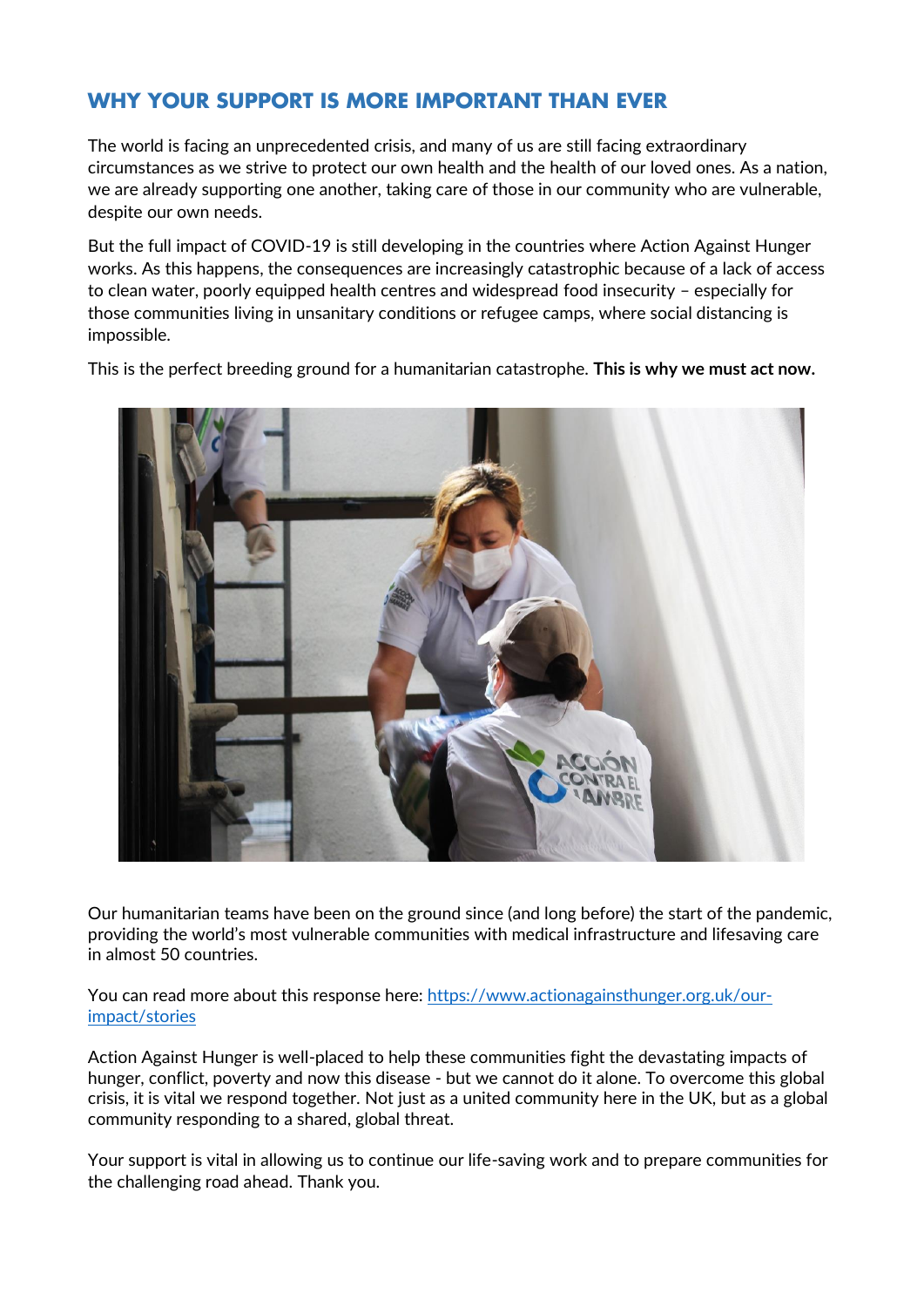# <span id="page-2-0"></span>**VIRTUAL COLLECTIONS**

Whilst street bucket collections might not be possible for some time, we encourage you to host a virtual collection. Put on your fancy dress, grab your bucket and post on your social media with your online fundraising page link. Try to get friends and family involved and make it as engaging as possible, if you can share a video of you pretending to collect in your home then even better!

# <span id="page-2-1"></span>**SHARING YOUR ONLINE DONATIONS PAGE**

Most online donation platforms e.g. [Just Giving](https://www.justgiving.com/actionagainsthungeruk) and [Virgin Money Giving](https://uk.virginmoneygiving.com/charity-web/charity/finalCharityHomepage.action?charityId=1003630) have great interactive features like blogging tools and integration with [social media](https://www.justgiving.com/fundraising/tips/promoting-your-page-on-social-media) and [fitness apps.](https://help.justgiving.com/hc/en-us/sections/360002155498-Fundraising-and-Fitness-Apps) Make the most of these to boost engagement online and tell a compelling story to your audience!

Some figures you can use to show donors the impact they can have:

- Just **£25** could fund an emergency kitchen kit for a family of 5 people
- Just **£42** could save the life of a severely malnourished child through a course of ready-touse therapeutic foods
- Just **£110** could provide chlorine tablets to ensure safe drinking water for 833 people for 20 days during an crisis.

Do be sensitive to the fact that people may be more conscious of how they use their money in this time so don't pressurise anyone to donate!

Instead, you can find creative ways to share your page that isn't just asking for money every time e.g. by updating about your fundraising activities or a story [about Action Against Hunger](https://www.actionagainsthunger.org.uk/our-impact/stories)'s work. And be sure to thank everyone who donates - if you do this publicly (i.e. tagging them in Facebook posts) it will boost your page on other people's newsfeeds and encourage them to donate!

# <span id="page-2-2"></span>**ONLINE COMPETITIONS**

Fundraisers such as [sweepstakes,](https://www.sweepstakegenerator.com/) [raffles](https://raffall.com/) and competitions can be organised from the comfort of your own home. Why not try your own version of the traditional 'guess the number of sweets in the jar' game? Or a sweepstake on the latest TV competition or sports tournament?

Or [a grid raffle!](https://letsgetfundraising.co.uk/boosting-profits/100-square-grid.aspx) Create a grid with numbered squares, which people pay a donation to choose from. Once all squares are gone you randomly draw a number and that person wins a share of the takings.

You can repeat sweepstakes or raffles multiple times with different groups to boost fundraising, but do [check if you need a](https://www.thirdsectorprotect.co.uk/blog/not-for-profit-raffles-do-you-need-a-lottery-licence/) licence and visit [the Gambling Commission website](https://www.gamblingcommission.gov.uk/for-the-public/Fundraising-and-promotions/Advertising-and-promoting.aspx) for other regulations.

#### <span id="page-2-3"></span>**VIRTUAL EVENTS**

If you can't run your event in person, you might be able to do it virtually! [One option is Facebook](https://blog.hubspot.com/marketing/facebook-live-guide)  [Live,](https://blog.hubspot.com/marketing/facebook-live-guide) which allows you to livestream into Facebook events and to your newsfeed. Extra preparation will likely be required, but get creative with virtual apps for [quizzes,](https://kahoot.com/) [Pictionary,](https://skribbl.io/) [bingo](https://www.bingo.games/virtual-bingo-night-guide) or [an auction!](https://www.32auctions.com/)

#### <span id="page-2-4"></span>**BUY & SELL**

Jump on the lockdown bandwagon and use the time at home to clear out things you don't need!

From this, you could [sell unwanted](https://www.ebay.co.uk/) items on eBay or organise a blind book sale - all you need is some old books and wrapping paper and charge people £5 per book. Or if you have a talent for arts